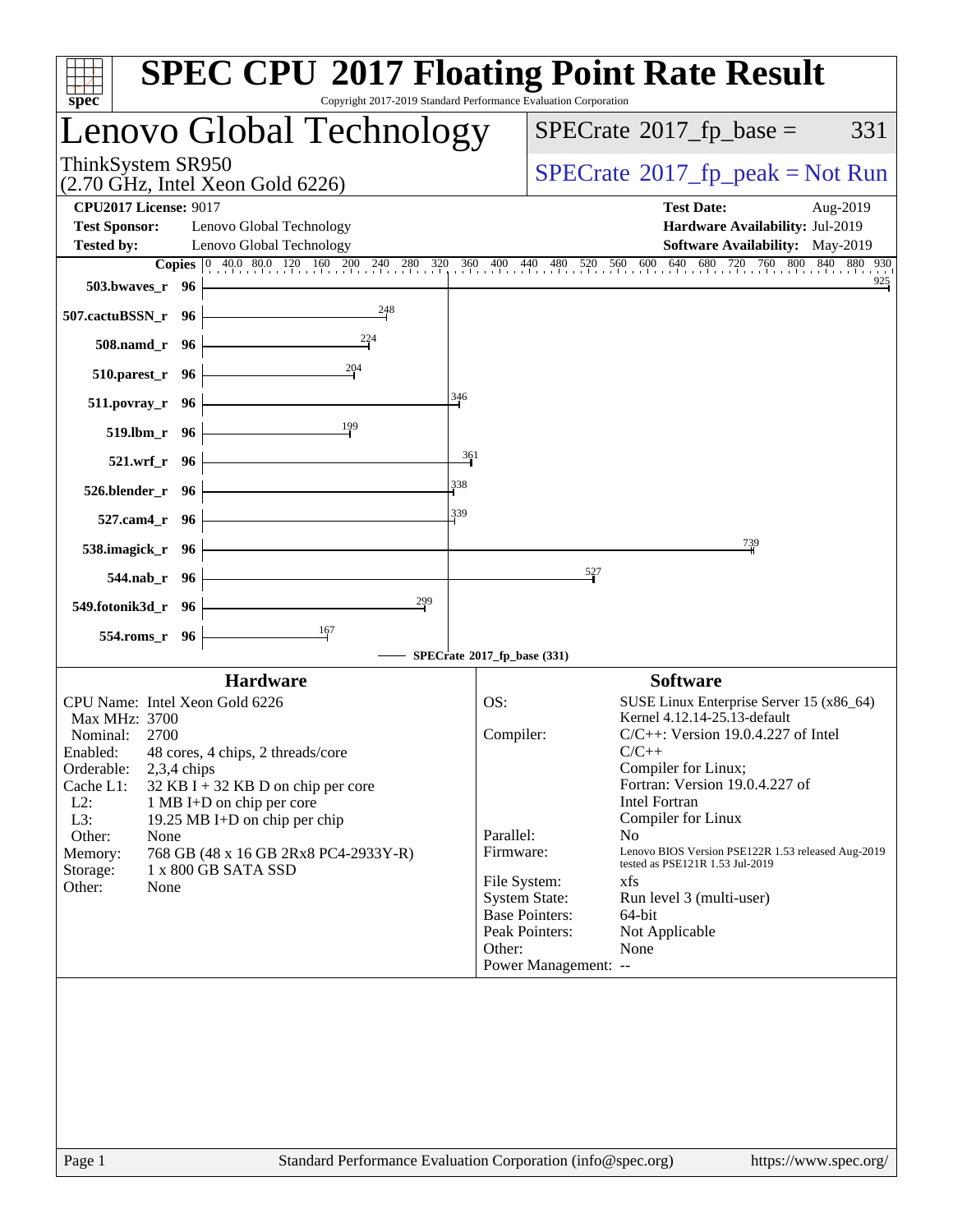

#### **[SPEC CPU](http://www.spec.org/auto/cpu2017/Docs/result-fields.html#SPECCPU2017FloatingPointRateResult)[2017 Floating Point Rate Result](http://www.spec.org/auto/cpu2017/Docs/result-fields.html#SPECCPU2017FloatingPointRateResult)** Copyright 2017-2019 Standard Performance Evaluation Corporation

## Lenovo Global Technology

(2.70 GHz, Intel Xeon Gold 6226)

 $SPECTate@2017_fp\_base = 331$ 

ThinkSystem SR950<br>  $(2.70 \text{ GHz} \text{ Intel } X_{200} \text{ Gold } 6236)$  [SPECrate](http://www.spec.org/auto/cpu2017/Docs/result-fields.html#SPECrate2017fppeak)®[2017\\_fp\\_peak = N](http://www.spec.org/auto/cpu2017/Docs/result-fields.html#SPECrate2017fppeak)ot Run

**[CPU2017 License:](http://www.spec.org/auto/cpu2017/Docs/result-fields.html#CPU2017License)** 9017 **[Test Date:](http://www.spec.org/auto/cpu2017/Docs/result-fields.html#TestDate)** Aug-2019

**[Test Sponsor:](http://www.spec.org/auto/cpu2017/Docs/result-fields.html#TestSponsor)** Lenovo Global Technology **[Hardware Availability:](http://www.spec.org/auto/cpu2017/Docs/result-fields.html#HardwareAvailability)** Jul-2019 **[Tested by:](http://www.spec.org/auto/cpu2017/Docs/result-fields.html#Testedby)** Lenovo Global Technology **[Software Availability:](http://www.spec.org/auto/cpu2017/Docs/result-fields.html#SoftwareAvailability)** May-2019

### **[Results Table](http://www.spec.org/auto/cpu2017/Docs/result-fields.html#ResultsTable)**

|                                   | <b>Base</b>   |                |                |                |       | <b>Peak</b>    |       |               |                |              |                |              |                |              |
|-----------------------------------|---------------|----------------|----------------|----------------|-------|----------------|-------|---------------|----------------|--------------|----------------|--------------|----------------|--------------|
| <b>Benchmark</b>                  | <b>Copies</b> | <b>Seconds</b> | Ratio          | <b>Seconds</b> | Ratio | <b>Seconds</b> | Ratio | <b>Copies</b> | <b>Seconds</b> | <b>Ratio</b> | <b>Seconds</b> | <b>Ratio</b> | <b>Seconds</b> | <b>Ratio</b> |
| $503.bwaves_r$                    | 96            | 1041           | 925            | 1041           | 925   | 1042           | 924   |               |                |              |                |              |                |              |
| 507.cactuBSSN r                   | 96            | 490            | 248            | 490            | 248   | 491            | 248   |               |                |              |                |              |                |              |
| $508$ .namd $r$                   | 96            | 407            | 224            | 409            | 223   | 408            | 224   |               |                |              |                |              |                |              |
| 510.parest_r                      | 96            | 1230           | 204            | 1233           | 204   | 1232           | 204   |               |                |              |                |              |                |              |
| 511.povray_r                      | 96            | 648            | 346            | 648            | 346   | 651            | 345   |               |                |              |                |              |                |              |
| $519.1$ bm r                      | 96            | 509            | 199            | 510            | 198   | 510            | 199   |               |                |              |                |              |                |              |
| 521.wrf                           | 96            | 593            | 362            | 595            | 361   | 597            | 360   |               |                |              |                |              |                |              |
| 526.blender r                     | 96            | 432            | 338            | 432            | 338   | 433            | 337   |               |                |              |                |              |                |              |
| $527.cam4_r$                      | 96            | 495            | 339            | 494            | 340   | 495            | 339   |               |                |              |                |              |                |              |
| 538.imagick_r                     | 96            | 323            | 739            | 322            | 742   | 323            | 739   |               |                |              |                |              |                |              |
| 544.nab r                         | 96            | 307            | 527            | 308            | 525   | 306            | 527   |               |                |              |                |              |                |              |
| 549.fotonik3d r                   | 96            | 1253           | 299            | 1252           | 299   | 1251           | 299   |               |                |              |                |              |                |              |
| $554$ .roms_r                     | 96            | 909            | 168            | 912            | 167   | 911            | 167   |               |                |              |                |              |                |              |
| $SPECrate^{\circ}2017$ fp base =  |               |                | 331            |                |       |                |       |               |                |              |                |              |                |              |
| $SPECrate^{\circ}2017$ _fp_peak = |               |                | <b>Not Run</b> |                |       |                |       |               |                |              |                |              |                |              |

Results appear in the [order in which they were run](http://www.spec.org/auto/cpu2017/Docs/result-fields.html#RunOrder). Bold underlined text [indicates a median measurement](http://www.spec.org/auto/cpu2017/Docs/result-fields.html#Median).

### **[Submit Notes](http://www.spec.org/auto/cpu2017/Docs/result-fields.html#SubmitNotes)**

 The numactl mechanism was used to bind copies to processors. The config file option 'submit' was used to generate numactl commands to bind each copy to a specific processor. For details, please see the config file.

### **[Operating System Notes](http://www.spec.org/auto/cpu2017/Docs/result-fields.html#OperatingSystemNotes)**

Stack size set to unlimited using "ulimit -s unlimited"

#### **[General Notes](http://www.spec.org/auto/cpu2017/Docs/result-fields.html#GeneralNotes)**

Environment variables set by runcpu before the start of the run: LD LIBRARY PATH = "/home/cpu2017-1.0.5-ic19.0u4/lib/intel64"

 Binaries compiled on a system with 1x Intel Core i9-799X CPU + 32GB RAM memory using Redhat Enterprise Linux 7.5 Transparent Huge Pages enabled by default Prior to runcpu invocation Filesystem page cache synced and cleared with: sync; echo 3> /proc/sys/vm/drop\_caches runcpu command invoked through numactl i.e.: numactl --interleave=all runcpu <etc> NA: The test sponsor attests, as of date of publication, that CVE-2017-5754 (Meltdown)

**(Continued on next page)**

| Page 2<br>Standard Performance Evaluation Corporation (info@spec.org) | https://www.spec.org/ |
|-----------------------------------------------------------------------|-----------------------|
|-----------------------------------------------------------------------|-----------------------|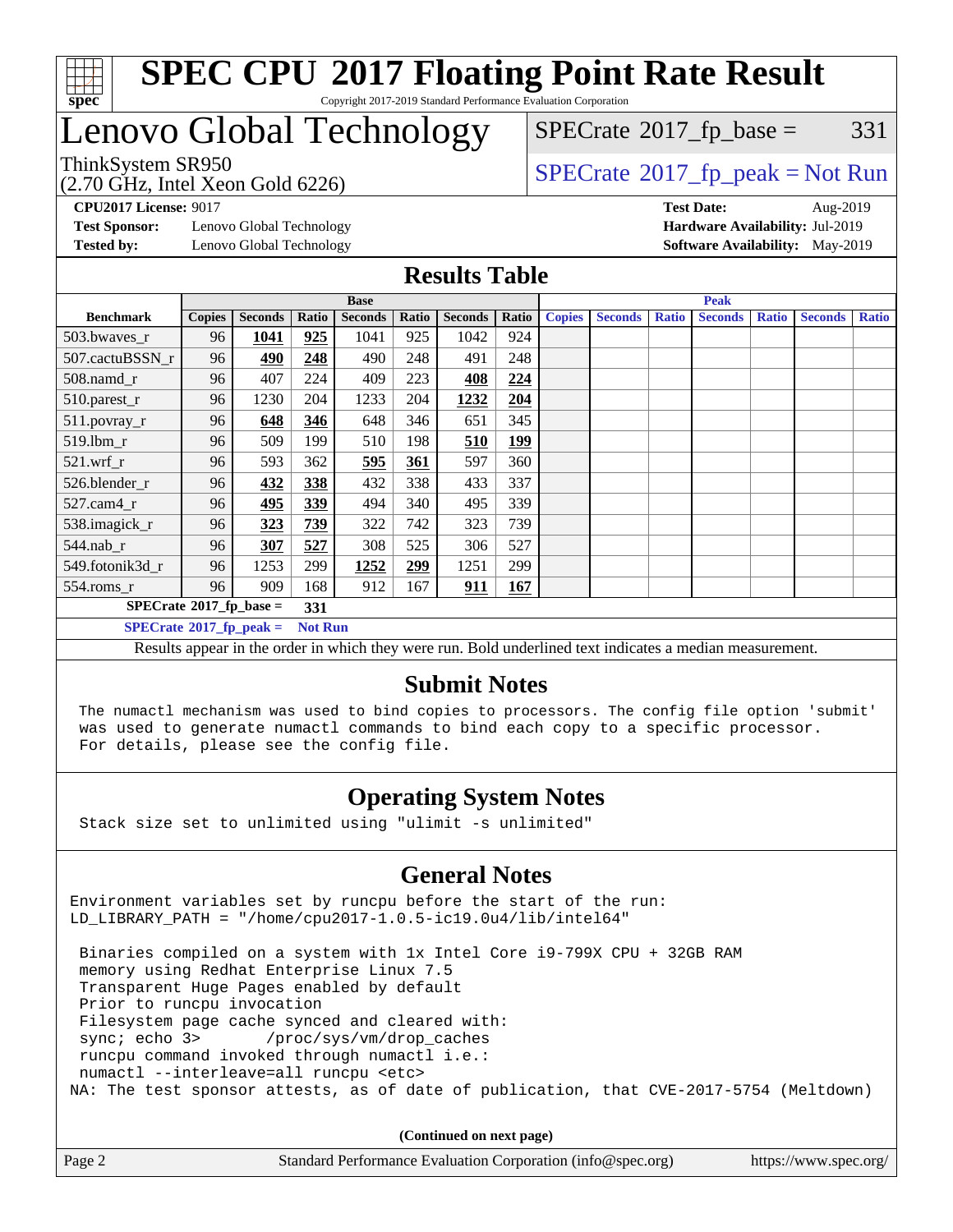

Copyright 2017-2019 Standard Performance Evaluation Corporation

Lenovo Global Technology

 $SPECTate@2017_fp\_base = 331$ 

(2.70 GHz, Intel Xeon Gold 6226)

ThinkSystem SR950<br>  $SPECTI<sub>2</sub> 30 GHz, Intel Yeso, Gold 6226$ 

**[Test Sponsor:](http://www.spec.org/auto/cpu2017/Docs/result-fields.html#TestSponsor)** Lenovo Global Technology **[Hardware Availability:](http://www.spec.org/auto/cpu2017/Docs/result-fields.html#HardwareAvailability)** Jul-2019 **[Tested by:](http://www.spec.org/auto/cpu2017/Docs/result-fields.html#Testedby)** Lenovo Global Technology **[Software Availability:](http://www.spec.org/auto/cpu2017/Docs/result-fields.html#SoftwareAvailability)** May-2019

**[CPU2017 License:](http://www.spec.org/auto/cpu2017/Docs/result-fields.html#CPU2017License)** 9017 **[Test Date:](http://www.spec.org/auto/cpu2017/Docs/result-fields.html#TestDate)** Aug-2019

#### **[General Notes \(Continued\)](http://www.spec.org/auto/cpu2017/Docs/result-fields.html#GeneralNotes)**

is mitigated in the system as tested and documented. Yes: The test sponsor attests, as of date of publication, that CVE-2017-5753 (Spectre variant 1) is mitigated in the system as tested and documented. Yes: The test sponsor attests, as of date of publication, that CVE-2017-5715 (Spectre variant 2) is mitigated in the system as tested and documented. Yes: The test sponsor attests, as of date of publication, that CVE-2018-3640 (Spectre variant 3a) is mitigated in the system as tested and documented. Yes: The test sponsor attests, as of date of publication, that CVE-2018-3639 (Spectre variant 4) is mitigated in the system as tested and documented.

### **[Platform Notes](http://www.spec.org/auto/cpu2017/Docs/result-fields.html#PlatformNotes)**

```
Page 3 Standard Performance Evaluation Corporation (info@spec.org) https://www.spec.org/
BIOS configuration:
Choose Operating Mode set to Maximum Performance
Choose Operating Mode set to Custom Mode
Intel Virtualization Technology set to Disable
MONITOR/MWAIT set to Enable
SNC set to Enable
  Sysinfo program /home/cpu2017-1.0.5-ic19.0u4/bin/sysinfo
  Rev: r5974 of 2018-05-19 9bcde8f2999c33d61f64985e45859ea9
  running on linux-u1b8 Tue Aug 13 14:48:25 2019
  SUT (System Under Test) info as seen by some common utilities.
  For more information on this section, see
     https://www.spec.org/cpu2017/Docs/config.html#sysinfo
  From /proc/cpuinfo
     model name : Intel(R) Xeon(R) Gold 6226 CPU @ 2.70GHz
        4 "physical id"s (chips)
        96 "processors"
     cores, siblings (Caution: counting these is hw and system dependent. The following
     excerpts from /proc/cpuinfo might not be reliable. Use with caution.)
        cpu cores : 12
        siblings : 24
        physical 0: cores 0 2 3 5 6 8 9 10 11 12 13 14
        physical 1: cores 0 2 3 4 5 8 9 10 11 12 13 14
        physical 2: cores 0 2 3 4 5 8 9 10 11 12 13 14
        physical 3: cores 0 1 2 3 4 5 6 8 9 11 12 13
  From lscpu:
       Architecture: x86_64
       CPU op-mode(s): 32-bit, 64-bit
      Byte Order: Little Endian
       CPU(s): 96
       On-line CPU(s) list: 0-95
       Thread(s) per core: 2
                                    (Continued on next page)
```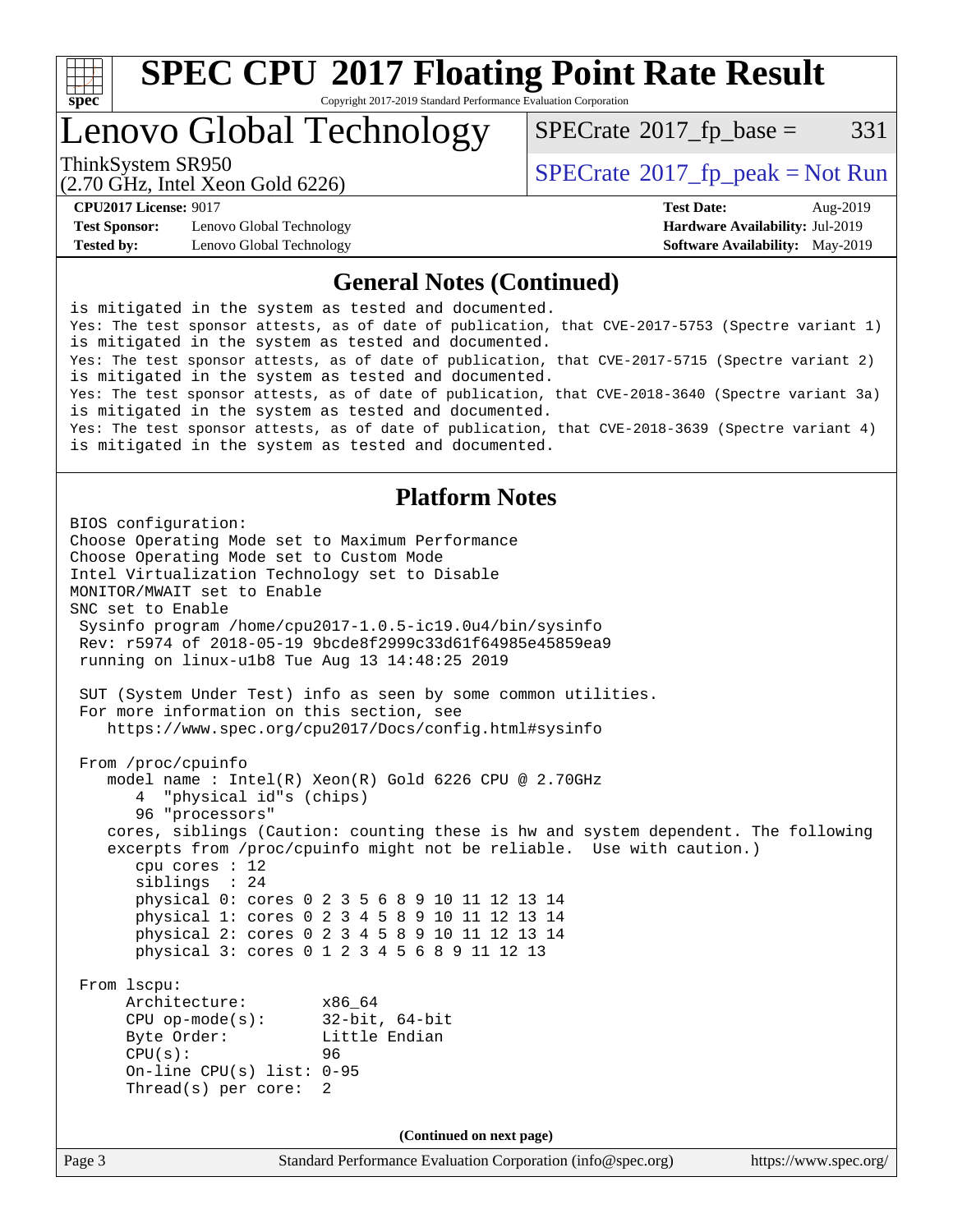

Copyright 2017-2019 Standard Performance Evaluation Corporation

## Lenovo Global Technology

 $SPECrate$ <sup>®</sup>[2017\\_fp\\_base =](http://www.spec.org/auto/cpu2017/Docs/result-fields.html#SPECrate2017fpbase) 331

(2.70 GHz, Intel Xeon Gold 6226)

ThinkSystem SR950<br>  $(2.70 \text{ GHz})$  Intel Xeon Gold 6226)

**[Test Sponsor:](http://www.spec.org/auto/cpu2017/Docs/result-fields.html#TestSponsor)** Lenovo Global Technology **[Hardware Availability:](http://www.spec.org/auto/cpu2017/Docs/result-fields.html#HardwareAvailability)** Jul-2019 **[Tested by:](http://www.spec.org/auto/cpu2017/Docs/result-fields.html#Testedby)** Lenovo Global Technology **[Software Availability:](http://www.spec.org/auto/cpu2017/Docs/result-fields.html#SoftwareAvailability)** May-2019

**[CPU2017 License:](http://www.spec.org/auto/cpu2017/Docs/result-fields.html#CPU2017License)** 9017 **[Test Date:](http://www.spec.org/auto/cpu2017/Docs/result-fields.html#TestDate)** Aug-2019

#### **[Platform Notes \(Continued\)](http://www.spec.org/auto/cpu2017/Docs/result-fields.html#PlatformNotes)**

| $Core(s)$ per socket:                                                                   | 12                                                                                  |  |  |  |  |
|-----------------------------------------------------------------------------------------|-------------------------------------------------------------------------------------|--|--|--|--|
| Socket(s):                                                                              | 4                                                                                   |  |  |  |  |
| NUMA $node(s):$                                                                         | 8                                                                                   |  |  |  |  |
| Vendor ID:                                                                              | GenuineIntel                                                                        |  |  |  |  |
| CPU family:                                                                             | 6                                                                                   |  |  |  |  |
| Model:                                                                                  | 85                                                                                  |  |  |  |  |
| Model name:                                                                             | $Intel(R) Xeon(R) Gold 6226 CPU @ 2.70GHz$                                          |  |  |  |  |
| Stepping:                                                                               | 7                                                                                   |  |  |  |  |
| CPU MHz:                                                                                | 2700.000                                                                            |  |  |  |  |
| CPU max MHz:                                                                            | 3700.0000                                                                           |  |  |  |  |
| CPU min MHz:                                                                            | 1200.0000                                                                           |  |  |  |  |
| BogoMIPS:                                                                               | 5400.00                                                                             |  |  |  |  |
| Virtualization:                                                                         | $VT - x$                                                                            |  |  |  |  |
| L1d cache:                                                                              | 32K                                                                                 |  |  |  |  |
| Lli cache:                                                                              | 32K                                                                                 |  |  |  |  |
| $L2$ cache:                                                                             | 1024K                                                                               |  |  |  |  |
| L3 cache:                                                                               | 19712K                                                                              |  |  |  |  |
| NUMA $node0$ $CPU(s):$                                                                  | $0 - 2$ , 5 – 7, 48 – 50, 53 – 55                                                   |  |  |  |  |
| NUMA nodel CPU(s):                                                                      | 3, 4, 8-11, 51, 52, 56-59                                                           |  |  |  |  |
| NUMA $node2$ $CPU(s):$                                                                  | $12 - 14, 17 - 19, 60 - 62, 65 - 67$                                                |  |  |  |  |
| NUMA $node3$ CPU $(s)$ :                                                                | 15, 16, 20 - 23, 63, 64, 68 - 71                                                    |  |  |  |  |
| NUMA $node4$ $CPU(s):$                                                                  | $24 - 26$ , $29 - 31$ , $72 - 74$ , $77 - 79$                                       |  |  |  |  |
| NUMA node5 $CPU(s):$                                                                    | 27, 28, 32 – 35, 75, 76, 80 – 83                                                    |  |  |  |  |
| NUMA node6 CPU(s):                                                                      | $36 - 39, 43, 44, 84 - 87, 91, 92$                                                  |  |  |  |  |
| NUMA $node7$ CPU $(s)$ :                                                                | $40 - 42, 45 - 47, 88 - 90, 93 - 95$                                                |  |  |  |  |
| Flags:                                                                                  | fpu vme de pse tsc msr pae mce cx8 apic sep mtrr pge mca cmov                       |  |  |  |  |
|                                                                                         | pat pse36 clflush dts acpi mmx fxsr sse sse2 ss ht tm pbe syscall nx pdpelgb rdtscp |  |  |  |  |
|                                                                                         | lm constant_tsc art arch_perfmon pebs bts rep_good nopl xtopology nonstop_tsc cpuid |  |  |  |  |
|                                                                                         | aperfmperf pni pclmulqdq dtes64 monitor ds_cpl vmx smx est tm2 ssse3 sdbg fma cx16  |  |  |  |  |
| xtpr pdcm pcid dca sse4_1 sse4_2 x2apic movbe popcnt tsc_deadline_timer aes xsave       |                                                                                     |  |  |  |  |
| avx f16c rdrand lahf_lm abm 3dnowprefetch cpuid_fault epb cat_13 cdp_13                 |                                                                                     |  |  |  |  |
|                                                                                         | invpcid_single ssbd mba ibrs ibpb stibp tpr_shadow vnmi flexpriority ept vpid       |  |  |  |  |
|                                                                                         | fsgsbase tsc_adjust bmil hle avx2 smep bmi2 erms invpcid rtm cqm mpx rdt_a avx512f  |  |  |  |  |
| avx512dq rdseed adx smap clflushopt clwb intel_pt avx512cd avx512bw avx512vl            |                                                                                     |  |  |  |  |
| xsaveopt xsavec xgetbvl xsaves cqm_llc cqm_occup_llc cqm_mbm_total cqm_mbm_local        |                                                                                     |  |  |  |  |
|                                                                                         | dtherm ida arat pln pts pku ospke avx512_vnni flush_lld arch_capabilities           |  |  |  |  |
|                                                                                         |                                                                                     |  |  |  |  |
| /proc/cpuinfo cache data                                                                |                                                                                     |  |  |  |  |
| cache size : $19712$ KB                                                                 |                                                                                     |  |  |  |  |
|                                                                                         |                                                                                     |  |  |  |  |
| WARNING: a numactl 'node' might or might not correspond to a<br>From numactl --hardware |                                                                                     |  |  |  |  |
| physical chip.                                                                          |                                                                                     |  |  |  |  |
| $available: 8 nodes (0-7)$                                                              |                                                                                     |  |  |  |  |
| node 0 cpus: 0 1 2 5 6 7 48 49 50 53 54 55                                              |                                                                                     |  |  |  |  |
| node 0 size: 96332 MB                                                                   |                                                                                     |  |  |  |  |
| node 0 free: 96069 MB                                                                   |                                                                                     |  |  |  |  |
| node 1 cpus: 3 4 8 9 10 11 51 52 56 57 58 59                                            |                                                                                     |  |  |  |  |
|                                                                                         |                                                                                     |  |  |  |  |
|                                                                                         | (Continued on next page)                                                            |  |  |  |  |
|                                                                                         |                                                                                     |  |  |  |  |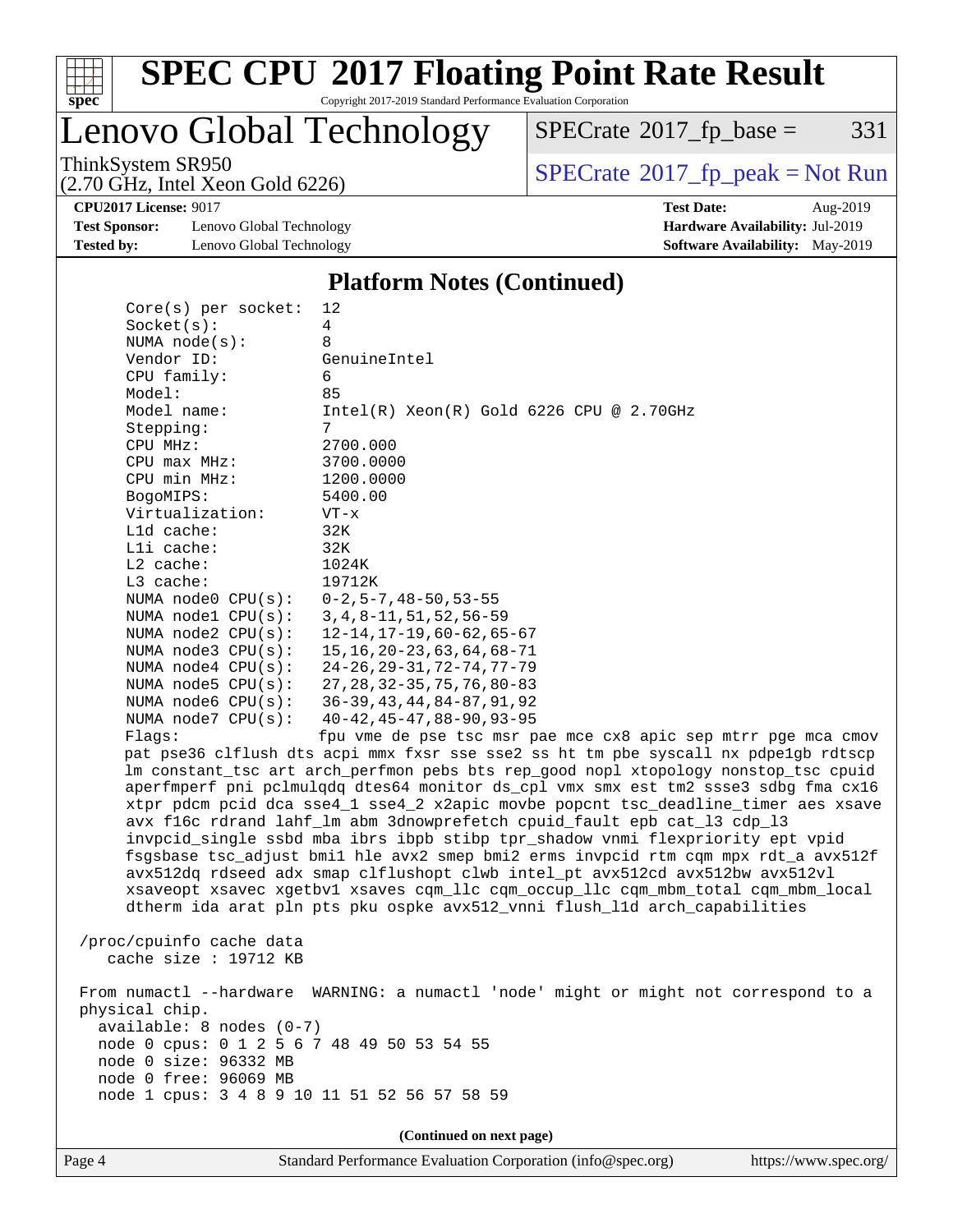

Copyright 2017-2019 Standard Performance Evaluation Corporation

### Lenovo Global Technology

 $SPECTate@2017_fp\_base = 331$ 

(2.70 GHz, Intel Xeon Gold 6226)

ThinkSystem SR950<br>(2.70 GHz, Intel Xeon Gold 6226) [SPECrate](http://www.spec.org/auto/cpu2017/Docs/result-fields.html#SPECrate2017fppeak)®[2017\\_fp\\_peak = N](http://www.spec.org/auto/cpu2017/Docs/result-fields.html#SPECrate2017fppeak)ot Run

**[Test Sponsor:](http://www.spec.org/auto/cpu2017/Docs/result-fields.html#TestSponsor)** Lenovo Global Technology **[Hardware Availability:](http://www.spec.org/auto/cpu2017/Docs/result-fields.html#HardwareAvailability)** Jul-2019 **[Tested by:](http://www.spec.org/auto/cpu2017/Docs/result-fields.html#Testedby)** Lenovo Global Technology **[Software Availability:](http://www.spec.org/auto/cpu2017/Docs/result-fields.html#SoftwareAvailability)** May-2019

**[CPU2017 License:](http://www.spec.org/auto/cpu2017/Docs/result-fields.html#CPU2017License)** 9017 **[Test Date:](http://www.spec.org/auto/cpu2017/Docs/result-fields.html#TestDate)** Aug-2019

#### **[Platform Notes \(Continued\)](http://www.spec.org/auto/cpu2017/Docs/result-fields.html#PlatformNotes)**

**(Continued on next page)**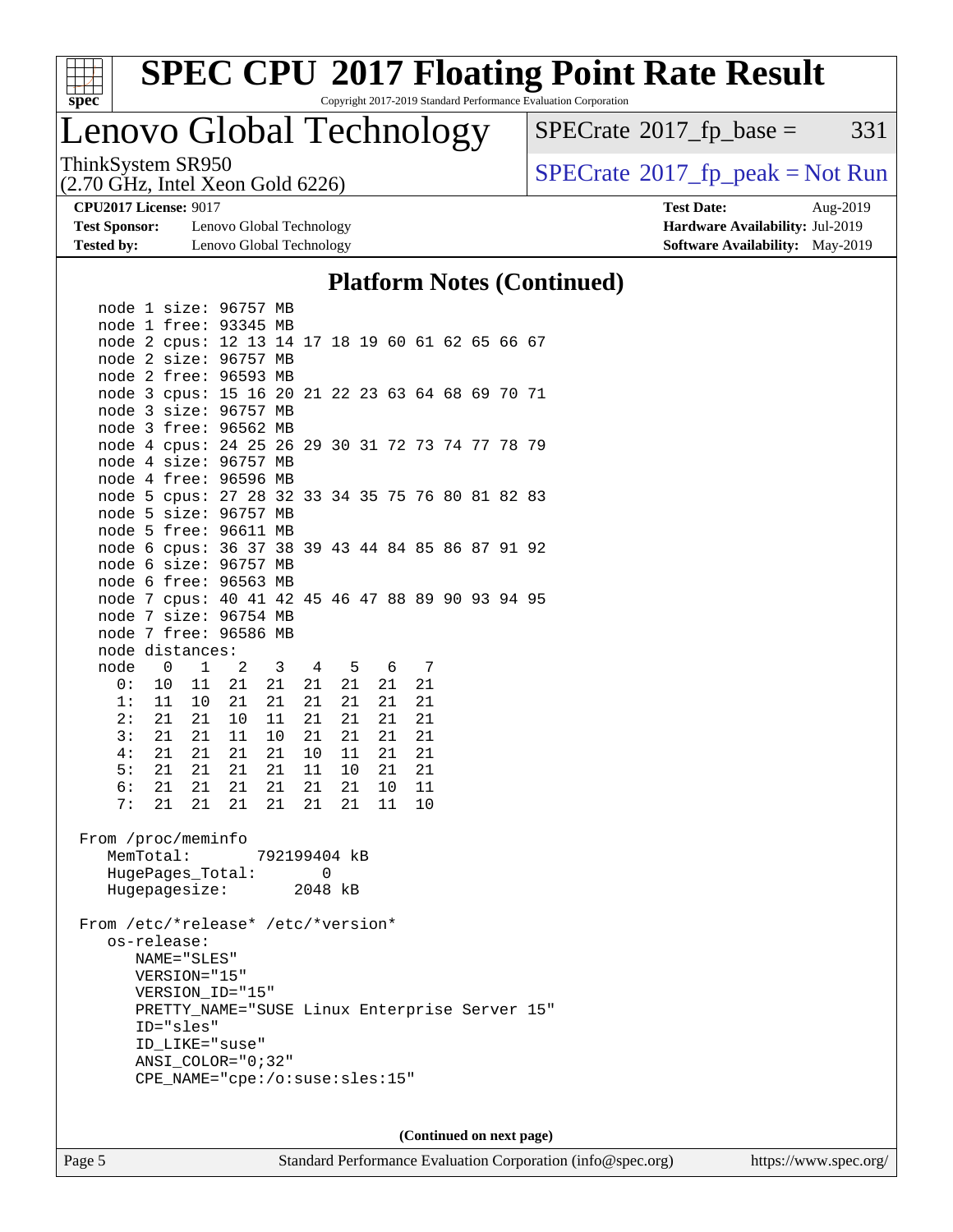| <b>SPEC CPU®2017 Floating Point Rate Result</b>                                                                                                                                                                                                                                                                                                                                                                             |                                                                                                            |  |  |  |  |
|-----------------------------------------------------------------------------------------------------------------------------------------------------------------------------------------------------------------------------------------------------------------------------------------------------------------------------------------------------------------------------------------------------------------------------|------------------------------------------------------------------------------------------------------------|--|--|--|--|
| $spec^*$<br>Copyright 2017-2019 Standard Performance Evaluation Corporation<br>Lenovo Global Technology                                                                                                                                                                                                                                                                                                                     | $SPECrate^{\circledcirc}2017$ fp base =<br>331                                                             |  |  |  |  |
| ThinkSystem SR950<br>$(2.70$ GHz, Intel Xeon Gold $6226)$                                                                                                                                                                                                                                                                                                                                                                   | $SPECrate^{\circledcirc}2017$ _fp_peak = Not Run                                                           |  |  |  |  |
| <b>CPU2017 License: 9017</b><br><b>Test Sponsor:</b><br>Lenovo Global Technology<br><b>Tested by:</b><br>Lenovo Global Technology                                                                                                                                                                                                                                                                                           | <b>Test Date:</b><br>Aug-2019<br><b>Hardware Availability: Jul-2019</b><br>Software Availability: May-2019 |  |  |  |  |
| <b>Platform Notes (Continued)</b>                                                                                                                                                                                                                                                                                                                                                                                           |                                                                                                            |  |  |  |  |
| uname $-a$ :<br>Linux linux-ulb8 4.12.14-25.13-default #1 SMP Tue Aug 14 15:07:35 UTC 2018 (947aa51)<br>x86_64 x86_64 x86_64 GNU/Linux                                                                                                                                                                                                                                                                                      |                                                                                                            |  |  |  |  |
| Kernel self-reported vulnerability status:                                                                                                                                                                                                                                                                                                                                                                                  |                                                                                                            |  |  |  |  |
| CVE-2017-5754 (Meltdown):<br>Not affected<br>CVE-2017-5753 (Spectre variant 1): Mitigation: __user pointer sanitization<br>CVE-2017-5715 (Spectre variant 2): Mitigation: Indirect Branch Restricted Speculation,<br>IBPB, IBRS_FW                                                                                                                                                                                          |                                                                                                            |  |  |  |  |
| run-level 3 Aug 13 14:45                                                                                                                                                                                                                                                                                                                                                                                                    |                                                                                                            |  |  |  |  |
| SPEC is set to: /home/cpu2017-1.0.5-ic19.0u4<br>Filesystem<br>Size Used Avail Use% Mounted on<br>Type<br>/dev/sda2<br>xfs<br>744G<br>45G<br>700G<br>$6\%$ /                                                                                                                                                                                                                                                                 |                                                                                                            |  |  |  |  |
| Additional information from dmidecode follows. WARNING: Use caution when you interpret<br>this section. The 'dmidecode' program reads system data which is "intended to allow<br>hardware to be accurately determined", but the intent may not be met, as there are<br>frequent changes to hardware, firmware, and the "DMTF SMBIOS" standard.<br>BIOS Lenovo -[PSE121R-1.53]- 07/03/2019<br>Memory:<br>48x NO DIMM NO DIMM |                                                                                                            |  |  |  |  |
| 48x Samsung M393A2K43CB2-CVF 16 GB 2 rank 2933                                                                                                                                                                                                                                                                                                                                                                              |                                                                                                            |  |  |  |  |
| (End of data from sysinfo program)                                                                                                                                                                                                                                                                                                                                                                                          |                                                                                                            |  |  |  |  |
| <b>Compiler Version Notes</b>                                                                                                                                                                                                                                                                                                                                                                                               |                                                                                                            |  |  |  |  |

| 519.1bm $r(base)$ 538.imagick $r(base)$ 544.nab $r(base)$<br>$\mathcal{C}$                                                                                                           |  |  |  |  |  |  |
|--------------------------------------------------------------------------------------------------------------------------------------------------------------------------------------|--|--|--|--|--|--|
| Intel(R) C Intel(R) 64 Compiler for applications running on Intel(R) 64,<br>Version 19.0.4.227 Build 20190416<br>Copyright (C) 1985-2019 Intel Corporation. All rights reserved.     |  |  |  |  |  |  |
| 508. namd $r(base)$ 510. parest $r(base)$<br>$C++$                                                                                                                                   |  |  |  |  |  |  |
| Intel(R) $C++$ Intel(R) 64 Compiler for applications running on Intel(R) 64,<br>Version 19.0.4.227 Build 20190416<br>Copyright (C) 1985-2019 Intel Corporation. All rights reserved. |  |  |  |  |  |  |
| (Continued on next page)                                                                                                                                                             |  |  |  |  |  |  |

Page 6 Standard Performance Evaluation Corporation [\(info@spec.org\)](mailto:info@spec.org) <https://www.spec.org/>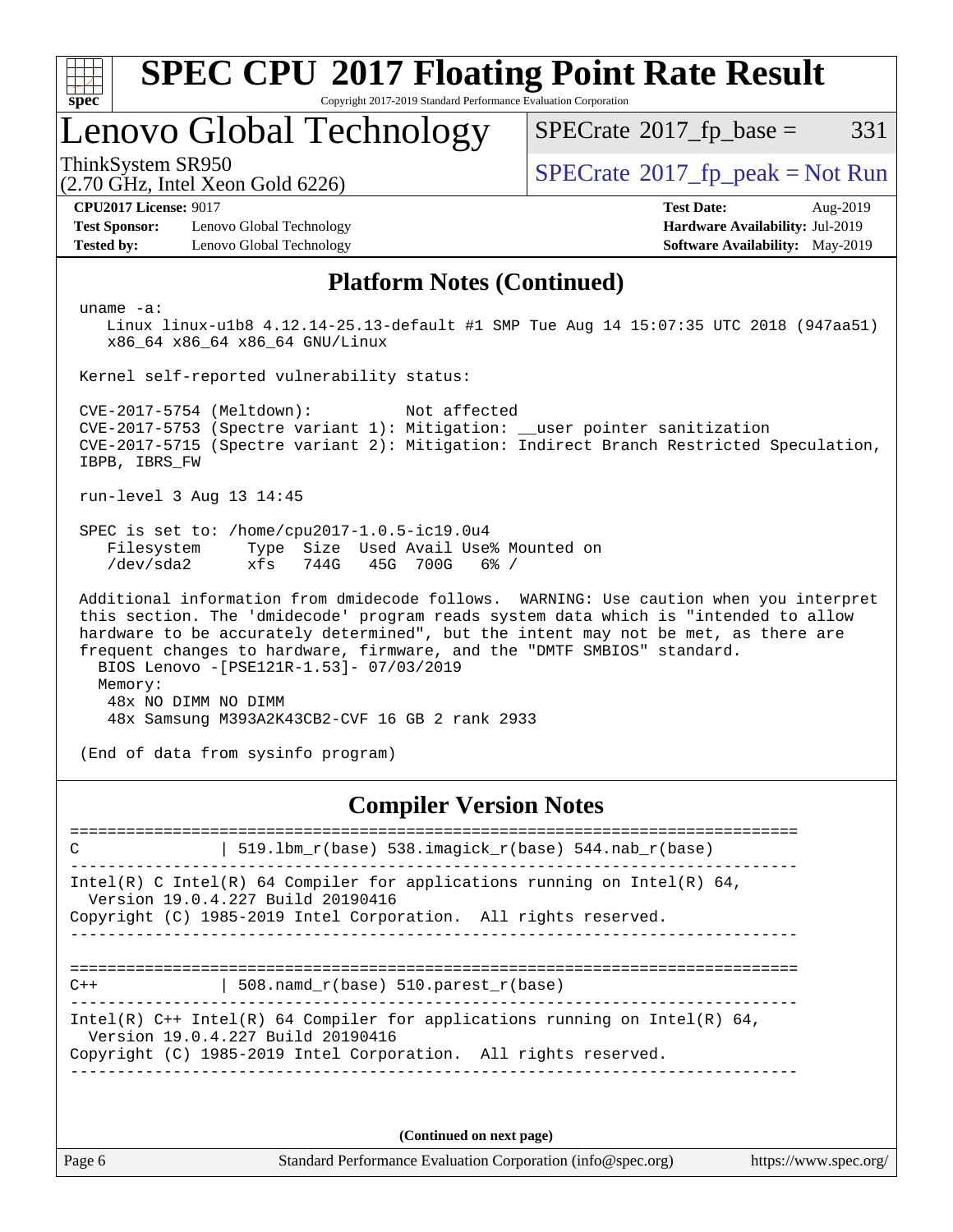

Copyright 2017-2019 Standard Performance Evaluation Corporation

Lenovo Global Technology

 $SPECTate@2017_fp\_base = 331$ 

(2.70 GHz, Intel Xeon Gold 6226)

ThinkSystem SR950<br>  $(2.70 \text{ GHz})$  Intel Xeon Gold 6226)

**[Test Sponsor:](http://www.spec.org/auto/cpu2017/Docs/result-fields.html#TestSponsor)** Lenovo Global Technology **[Hardware Availability:](http://www.spec.org/auto/cpu2017/Docs/result-fields.html#HardwareAvailability)** Jul-2019 **[Tested by:](http://www.spec.org/auto/cpu2017/Docs/result-fields.html#Testedby)** Lenovo Global Technology **[Software Availability:](http://www.spec.org/auto/cpu2017/Docs/result-fields.html#SoftwareAvailability)** May-2019

**[CPU2017 License:](http://www.spec.org/auto/cpu2017/Docs/result-fields.html#CPU2017License)** 9017 **[Test Date:](http://www.spec.org/auto/cpu2017/Docs/result-fields.html#TestDate)** Aug-2019

### **[Compiler Version Notes \(Continued\)](http://www.spec.org/auto/cpu2017/Docs/result-fields.html#CompilerVersionNotes)**

| $511.povray_r(base) 526.blender_r(base)$<br>C++, C                                                                                                                                                                                                                                                                                                                                                                                                                                                                                                                   |
|----------------------------------------------------------------------------------------------------------------------------------------------------------------------------------------------------------------------------------------------------------------------------------------------------------------------------------------------------------------------------------------------------------------------------------------------------------------------------------------------------------------------------------------------------------------------|
| Intel(R) $C++$ Intel(R) 64 Compiler for applications running on Intel(R) 64,<br>Version 19.0.4.227 Build 20190416<br>Copyright (C) 1985-2019 Intel Corporation. All rights reserved.<br>Intel(R) C Intel(R) 64 Compiler for applications running on Intel(R) 64,<br>Version 19.0.4.227 Build 20190416<br>Copyright (C) 1985-2019 Intel Corporation. All rights reserved.                                                                                                                                                                                             |
| $C_{++}$ , C, Fortran   507.cactuBSSN r(base)                                                                                                                                                                                                                                                                                                                                                                                                                                                                                                                        |
| Intel(R) $C++$ Intel(R) 64 Compiler for applications running on Intel(R) 64,<br>Version 19.0.4.227 Build 20190416<br>Copyright (C) 1985-2019 Intel Corporation. All rights reserved.<br>Intel(R) C Intel(R) 64 Compiler for applications running on Intel(R) 64,<br>Version 19.0.4.227 Build 20190416<br>Copyright (C) 1985-2019 Intel Corporation. All rights reserved.<br>$Intel(R)$ Fortran Intel(R) 64 Compiler for applications running on Intel(R)<br>64, Version 19.0.4.227 Build 20190416<br>Copyright (C) 1985-2019 Intel Corporation. All rights reserved. |
| $\vert$ 503.bwaves_r(base) 549.fotonik3d_r(base) 554.roms_r(base)<br>Fortran                                                                                                                                                                                                                                                                                                                                                                                                                                                                                         |
| $Intel(R)$ Fortran Intel(R) 64 Compiler for applications running on Intel(R)<br>64, Version 19.0.4.227 Build 20190416<br>Copyright (C) 1985-2019 Intel Corporation. All rights reserved.                                                                                                                                                                                                                                                                                                                                                                             |
| Fortran, $C$   521.wrf_r(base) 527.cam4_r(base)                                                                                                                                                                                                                                                                                                                                                                                                                                                                                                                      |
| Intel(R) Fortran Intel(R) 64 Compiler for applications running on Intel(R)<br>64, Version 19.0.4.227 Build 20190416<br>Copyright (C) 1985-2019 Intel Corporation. All rights reserved.<br>Intel(R) C Intel(R) 64 Compiler for applications running on Intel(R) 64,<br>Version 19.0.4.227 Build 20190416<br>Copyright (C) 1985-2019 Intel Corporation. All rights reserved.                                                                                                                                                                                           |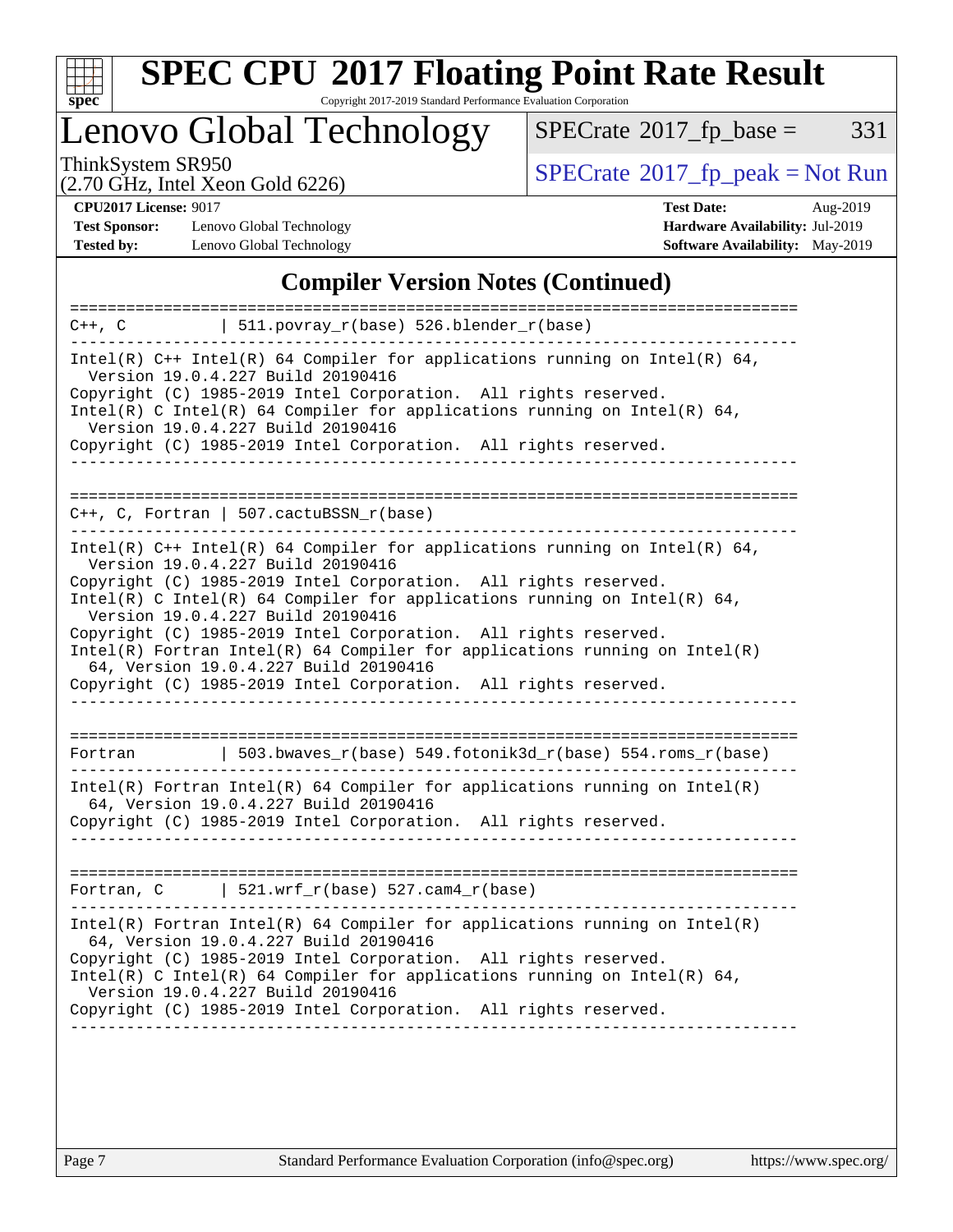

#### **[SPEC CPU](http://www.spec.org/auto/cpu2017/Docs/result-fields.html#SPECCPU2017FloatingPointRateResult)[2017 Floating Point Rate Result](http://www.spec.org/auto/cpu2017/Docs/result-fields.html#SPECCPU2017FloatingPointRateResult)** Copyright 2017-2019 Standard Performance Evaluation Corporation

## Lenovo Global Technology

 $SPECTate@2017_fp\_base = 331$ 

(2.70 GHz, Intel Xeon Gold 6226)

ThinkSystem SR950<br>  $\begin{array}{c}\n\text{SPECrate} \textcirc 2017\_fp\_peak = Not Run \\
\text{SPECrate} \textcirc 2017\_fp\_peak = Not Run\n\end{array}$  $\begin{array}{c}\n\text{SPECrate} \textcirc 2017\_fp\_peak = Not Run \\
\text{SPECrate} \textcirc 2017\_fp\_peak = Not Run\n\end{array}$  $\begin{array}{c}\n\text{SPECrate} \textcirc 2017\_fp\_peak = Not Run \\
\text{SPECrate} \textcirc 2017\_fp\_peak = Not Run\n\end{array}$ 

**[Test Sponsor:](http://www.spec.org/auto/cpu2017/Docs/result-fields.html#TestSponsor)** Lenovo Global Technology **[Hardware Availability:](http://www.spec.org/auto/cpu2017/Docs/result-fields.html#HardwareAvailability)** Jul-2019 **[Tested by:](http://www.spec.org/auto/cpu2017/Docs/result-fields.html#Testedby)** Lenovo Global Technology **[Software Availability:](http://www.spec.org/auto/cpu2017/Docs/result-fields.html#SoftwareAvailability)** May-2019

**[CPU2017 License:](http://www.spec.org/auto/cpu2017/Docs/result-fields.html#CPU2017License)** 9017 **[Test Date:](http://www.spec.org/auto/cpu2017/Docs/result-fields.html#TestDate)** Aug-2019

### **[Base Compiler Invocation](http://www.spec.org/auto/cpu2017/Docs/result-fields.html#BaseCompilerInvocation)**

[C benchmarks:](http://www.spec.org/auto/cpu2017/Docs/result-fields.html#Cbenchmarks) [icc -m64 -std=c11](http://www.spec.org/cpu2017/results/res2019q3/cpu2017-20190902-17529.flags.html#user_CCbase_intel_icc_64bit_c11_33ee0cdaae7deeeab2a9725423ba97205ce30f63b9926c2519791662299b76a0318f32ddfffdc46587804de3178b4f9328c46fa7c2b0cd779d7a61945c91cd35)

[C++ benchmarks:](http://www.spec.org/auto/cpu2017/Docs/result-fields.html#CXXbenchmarks) [icpc -m64](http://www.spec.org/cpu2017/results/res2019q3/cpu2017-20190902-17529.flags.html#user_CXXbase_intel_icpc_64bit_4ecb2543ae3f1412ef961e0650ca070fec7b7afdcd6ed48761b84423119d1bf6bdf5cad15b44d48e7256388bc77273b966e5eb805aefd121eb22e9299b2ec9d9)

[Fortran benchmarks](http://www.spec.org/auto/cpu2017/Docs/result-fields.html#Fortranbenchmarks): [ifort -m64](http://www.spec.org/cpu2017/results/res2019q3/cpu2017-20190902-17529.flags.html#user_FCbase_intel_ifort_64bit_24f2bb282fbaeffd6157abe4f878425411749daecae9a33200eee2bee2fe76f3b89351d69a8130dd5949958ce389cf37ff59a95e7a40d588e8d3a57e0c3fd751)

[Benchmarks using both Fortran and C:](http://www.spec.org/auto/cpu2017/Docs/result-fields.html#BenchmarksusingbothFortranandC) [ifort -m64](http://www.spec.org/cpu2017/results/res2019q3/cpu2017-20190902-17529.flags.html#user_CC_FCbase_intel_ifort_64bit_24f2bb282fbaeffd6157abe4f878425411749daecae9a33200eee2bee2fe76f3b89351d69a8130dd5949958ce389cf37ff59a95e7a40d588e8d3a57e0c3fd751) [icc -m64 -std=c11](http://www.spec.org/cpu2017/results/res2019q3/cpu2017-20190902-17529.flags.html#user_CC_FCbase_intel_icc_64bit_c11_33ee0cdaae7deeeab2a9725423ba97205ce30f63b9926c2519791662299b76a0318f32ddfffdc46587804de3178b4f9328c46fa7c2b0cd779d7a61945c91cd35)

[Benchmarks using both C and C++](http://www.spec.org/auto/cpu2017/Docs/result-fields.html#BenchmarksusingbothCandCXX): [icpc -m64](http://www.spec.org/cpu2017/results/res2019q3/cpu2017-20190902-17529.flags.html#user_CC_CXXbase_intel_icpc_64bit_4ecb2543ae3f1412ef961e0650ca070fec7b7afdcd6ed48761b84423119d1bf6bdf5cad15b44d48e7256388bc77273b966e5eb805aefd121eb22e9299b2ec9d9) [icc -m64 -std=c11](http://www.spec.org/cpu2017/results/res2019q3/cpu2017-20190902-17529.flags.html#user_CC_CXXbase_intel_icc_64bit_c11_33ee0cdaae7deeeab2a9725423ba97205ce30f63b9926c2519791662299b76a0318f32ddfffdc46587804de3178b4f9328c46fa7c2b0cd779d7a61945c91cd35)

[Benchmarks using Fortran, C, and C++:](http://www.spec.org/auto/cpu2017/Docs/result-fields.html#BenchmarksusingFortranCandCXX) [icpc -m64](http://www.spec.org/cpu2017/results/res2019q3/cpu2017-20190902-17529.flags.html#user_CC_CXX_FCbase_intel_icpc_64bit_4ecb2543ae3f1412ef961e0650ca070fec7b7afdcd6ed48761b84423119d1bf6bdf5cad15b44d48e7256388bc77273b966e5eb805aefd121eb22e9299b2ec9d9) [icc -m64 -std=c11](http://www.spec.org/cpu2017/results/res2019q3/cpu2017-20190902-17529.flags.html#user_CC_CXX_FCbase_intel_icc_64bit_c11_33ee0cdaae7deeeab2a9725423ba97205ce30f63b9926c2519791662299b76a0318f32ddfffdc46587804de3178b4f9328c46fa7c2b0cd779d7a61945c91cd35) [ifort -m64](http://www.spec.org/cpu2017/results/res2019q3/cpu2017-20190902-17529.flags.html#user_CC_CXX_FCbase_intel_ifort_64bit_24f2bb282fbaeffd6157abe4f878425411749daecae9a33200eee2bee2fe76f3b89351d69a8130dd5949958ce389cf37ff59a95e7a40d588e8d3a57e0c3fd751)

### **[Base Portability Flags](http://www.spec.org/auto/cpu2017/Docs/result-fields.html#BasePortabilityFlags)**

 503.bwaves\_r: [-DSPEC\\_LP64](http://www.spec.org/cpu2017/results/res2019q3/cpu2017-20190902-17529.flags.html#suite_basePORTABILITY503_bwaves_r_DSPEC_LP64) 507.cactuBSSN\_r: [-DSPEC\\_LP64](http://www.spec.org/cpu2017/results/res2019q3/cpu2017-20190902-17529.flags.html#suite_basePORTABILITY507_cactuBSSN_r_DSPEC_LP64) 508.namd\_r: [-DSPEC\\_LP64](http://www.spec.org/cpu2017/results/res2019q3/cpu2017-20190902-17529.flags.html#suite_basePORTABILITY508_namd_r_DSPEC_LP64) 510.parest\_r: [-DSPEC\\_LP64](http://www.spec.org/cpu2017/results/res2019q3/cpu2017-20190902-17529.flags.html#suite_basePORTABILITY510_parest_r_DSPEC_LP64) 511.povray\_r: [-DSPEC\\_LP64](http://www.spec.org/cpu2017/results/res2019q3/cpu2017-20190902-17529.flags.html#suite_basePORTABILITY511_povray_r_DSPEC_LP64) 519.lbm\_r: [-DSPEC\\_LP64](http://www.spec.org/cpu2017/results/res2019q3/cpu2017-20190902-17529.flags.html#suite_basePORTABILITY519_lbm_r_DSPEC_LP64) 521.wrf\_r: [-DSPEC\\_LP64](http://www.spec.org/cpu2017/results/res2019q3/cpu2017-20190902-17529.flags.html#suite_basePORTABILITY521_wrf_r_DSPEC_LP64) [-DSPEC\\_CASE\\_FLAG](http://www.spec.org/cpu2017/results/res2019q3/cpu2017-20190902-17529.flags.html#b521.wrf_r_baseCPORTABILITY_DSPEC_CASE_FLAG) [-convert big\\_endian](http://www.spec.org/cpu2017/results/res2019q3/cpu2017-20190902-17529.flags.html#user_baseFPORTABILITY521_wrf_r_convert_big_endian_c3194028bc08c63ac5d04de18c48ce6d347e4e562e8892b8bdbdc0214820426deb8554edfa529a3fb25a586e65a3d812c835984020483e7e73212c4d31a38223) 526.blender\_r: [-DSPEC\\_LP64](http://www.spec.org/cpu2017/results/res2019q3/cpu2017-20190902-17529.flags.html#suite_basePORTABILITY526_blender_r_DSPEC_LP64) [-DSPEC\\_LINUX](http://www.spec.org/cpu2017/results/res2019q3/cpu2017-20190902-17529.flags.html#b526.blender_r_baseCPORTABILITY_DSPEC_LINUX) [-funsigned-char](http://www.spec.org/cpu2017/results/res2019q3/cpu2017-20190902-17529.flags.html#user_baseCPORTABILITY526_blender_r_force_uchar_40c60f00ab013830e2dd6774aeded3ff59883ba5a1fc5fc14077f794d777847726e2a5858cbc7672e36e1b067e7e5c1d9a74f7176df07886a243d7cc18edfe67) 527.cam4\_r: [-DSPEC\\_LP64](http://www.spec.org/cpu2017/results/res2019q3/cpu2017-20190902-17529.flags.html#suite_basePORTABILITY527_cam4_r_DSPEC_LP64) [-DSPEC\\_CASE\\_FLAG](http://www.spec.org/cpu2017/results/res2019q3/cpu2017-20190902-17529.flags.html#b527.cam4_r_baseCPORTABILITY_DSPEC_CASE_FLAG) 538.imagick\_r: [-DSPEC\\_LP64](http://www.spec.org/cpu2017/results/res2019q3/cpu2017-20190902-17529.flags.html#suite_basePORTABILITY538_imagick_r_DSPEC_LP64) 544.nab\_r: [-DSPEC\\_LP64](http://www.spec.org/cpu2017/results/res2019q3/cpu2017-20190902-17529.flags.html#suite_basePORTABILITY544_nab_r_DSPEC_LP64) 549.fotonik3d\_r: [-DSPEC\\_LP64](http://www.spec.org/cpu2017/results/res2019q3/cpu2017-20190902-17529.flags.html#suite_basePORTABILITY549_fotonik3d_r_DSPEC_LP64) 554.roms\_r: [-DSPEC\\_LP64](http://www.spec.org/cpu2017/results/res2019q3/cpu2017-20190902-17529.flags.html#suite_basePORTABILITY554_roms_r_DSPEC_LP64)

### **[Base Optimization Flags](http://www.spec.org/auto/cpu2017/Docs/result-fields.html#BaseOptimizationFlags)**

[C benchmarks](http://www.spec.org/auto/cpu2017/Docs/result-fields.html#Cbenchmarks):

[-xCORE-AVX2](http://www.spec.org/cpu2017/results/res2019q3/cpu2017-20190902-17529.flags.html#user_CCbase_f-xCORE-AVX2) [-ipo](http://www.spec.org/cpu2017/results/res2019q3/cpu2017-20190902-17529.flags.html#user_CCbase_f-ipo) [-O3](http://www.spec.org/cpu2017/results/res2019q3/cpu2017-20190902-17529.flags.html#user_CCbase_f-O3) [-no-prec-div](http://www.spec.org/cpu2017/results/res2019q3/cpu2017-20190902-17529.flags.html#user_CCbase_f-no-prec-div) [-qopt-prefetch](http://www.spec.org/cpu2017/results/res2019q3/cpu2017-20190902-17529.flags.html#user_CCbase_f-qopt-prefetch) [-ffinite-math-only](http://www.spec.org/cpu2017/results/res2019q3/cpu2017-20190902-17529.flags.html#user_CCbase_f_finite_math_only_cb91587bd2077682c4b38af759c288ed7c732db004271a9512da14a4f8007909a5f1427ecbf1a0fb78ff2a814402c6114ac565ca162485bbcae155b5e4258871) [-qopt-mem-layout-trans=4](http://www.spec.org/cpu2017/results/res2019q3/cpu2017-20190902-17529.flags.html#user_CCbase_f-qopt-mem-layout-trans_fa39e755916c150a61361b7846f310bcdf6f04e385ef281cadf3647acec3f0ae266d1a1d22d972a7087a248fd4e6ca390a3634700869573d231a252c784941a8)

[C++ benchmarks:](http://www.spec.org/auto/cpu2017/Docs/result-fields.html#CXXbenchmarks) [-xCORE-AVX2](http://www.spec.org/cpu2017/results/res2019q3/cpu2017-20190902-17529.flags.html#user_CXXbase_f-xCORE-AVX2) [-ipo](http://www.spec.org/cpu2017/results/res2019q3/cpu2017-20190902-17529.flags.html#user_CXXbase_f-ipo) [-O3](http://www.spec.org/cpu2017/results/res2019q3/cpu2017-20190902-17529.flags.html#user_CXXbase_f-O3) [-no-prec-div](http://www.spec.org/cpu2017/results/res2019q3/cpu2017-20190902-17529.flags.html#user_CXXbase_f-no-prec-div) [-qopt-prefetch](http://www.spec.org/cpu2017/results/res2019q3/cpu2017-20190902-17529.flags.html#user_CXXbase_f-qopt-prefetch) [-ffinite-math-only](http://www.spec.org/cpu2017/results/res2019q3/cpu2017-20190902-17529.flags.html#user_CXXbase_f_finite_math_only_cb91587bd2077682c4b38af759c288ed7c732db004271a9512da14a4f8007909a5f1427ecbf1a0fb78ff2a814402c6114ac565ca162485bbcae155b5e4258871)

**(Continued on next page)**

| Page 8 |  |  |  |
|--------|--|--|--|
|--------|--|--|--|

Page 8 Standard Performance Evaluation Corporation [\(info@spec.org\)](mailto:info@spec.org) <https://www.spec.org/>